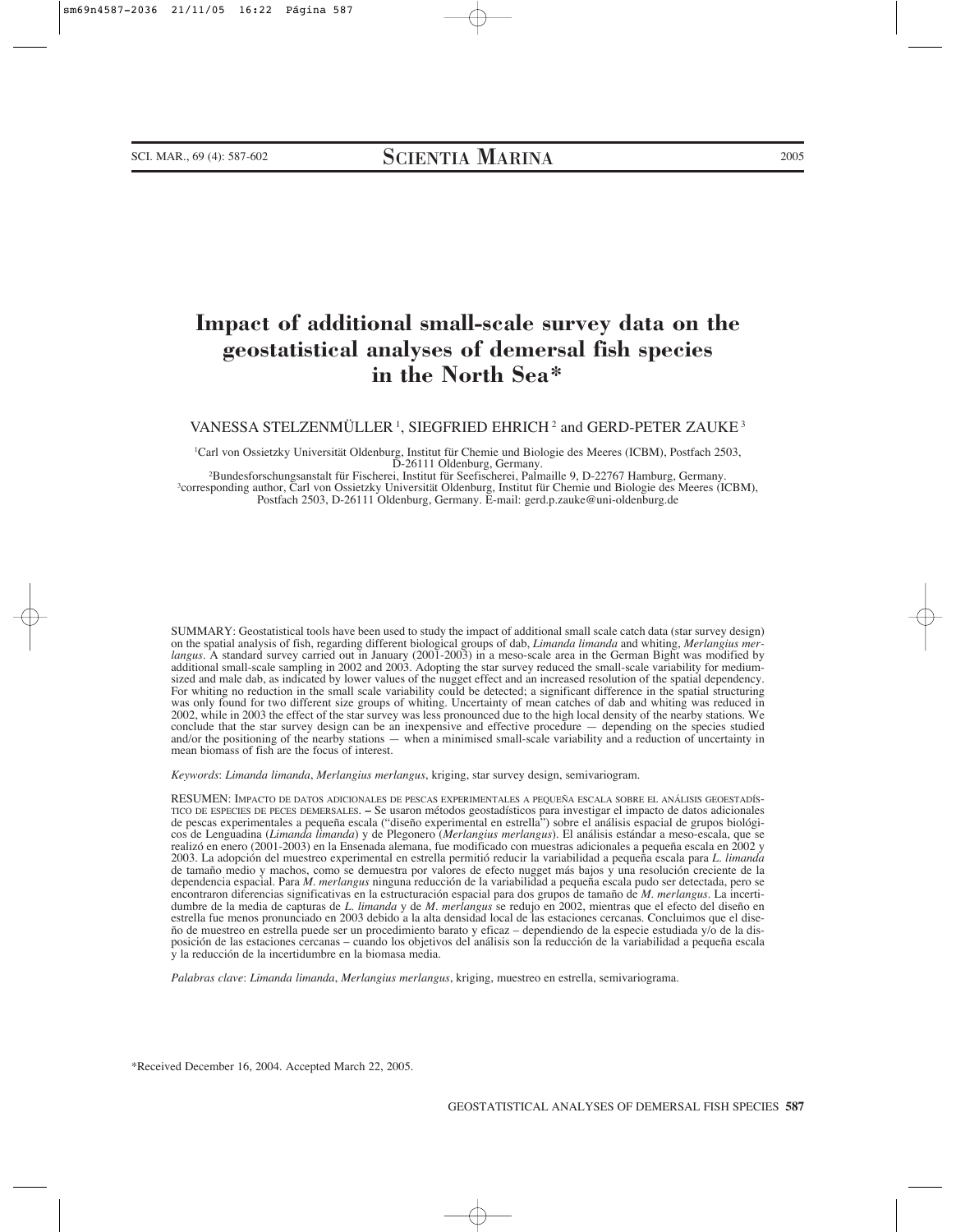# INTRODUCTION

Classical methods for obtaining quantitative information on demersal fish assemblages and detecting possible changes over time are normally based on large-scale bottom trawl surveys, carried out under a standard survey protocol, mainly concentrated on standard fishing gear and a standard sampling strategy. Unlike a large-scale bottom trawl survey design such as the IBTS in the North Sea (International Bottom Trawl Survey; ICES, 1999), the GSBTS (German Smale-scale Bottom Trawl Survey) monitors species abundance and composition in small areas of 10 by 10 nautical miles (nm) distributed over the entire North Sea (Ehrich *et al.*, 1998) since 1986. Within these areas (boxes), a minimum of 20 hauls selected randomly are normally taken during  $3 - 5$  days. As stations are randomly distributed, observations can be independent from each other if sampling is carried out on a specific spatial scale, and consequently mean and variance estimates can be derived directly from the sample values without making assumptions about the spatial distribution of the population (Petitgas, 2001). However, when random sampling is not carried out on a specific spatial scale, any underlying spatial structure in the distribution of the organisms cannot be effectively eliminated, which leads to a bias in the study. It is not possible to detect such a bias *a priori*, since an appropriate scale of the spatial distribution of any species of interest is generally unknown (Maynou, 1998).

Spatial autocorrelations are recognised as typical characteristics of natural populations, but also of other environmental variables (Legendre and Legendre, 1998). Thus, an optimal sampling design is needed as well as a sound spatial analysis of catch data which takes the ecology and the patchy distribution of fish into account (Francis, 1984). A valid estimate of mean biomass and its variance for autocorrelated populations can be obtained by applying geostatistics, regardless of the survey design (Rivoirard *et al.*, 2000). In fisheries, geostatistics is used for optimising sampling strategies (Petitgas, 1996), estimating catch data and corresponding variances, taking into account the existence of spatial structures (Conan *et al.*, 1992; Warren, 1997; Maynou, 1998; Fernandes and Rivoirard, 1999; Stelzenmüller *et al.*, 2004a), as well as mapping estimated distributions and spatial patterns of organisms (Maravelias *et al.*, 1996; Lembo *et al.*, 1999; Stelzenmüller *et al.*, 2004b). Spatial structures may depend on the species and the age class considered ( Maynou *et al.*, 1996; Fernandes and Rivoirard, 1999; Rivoirard *et al.*, 2000); they can also vary with the time of day (Simmonds and Rivoirard, 2000; Wieland and Rivoirard, 2001), and with the sampling period (Freire *et al.*, 1992; Hutchings, 1996; Rueda and Defeo, 2001). The importance of a sound spatial analysis is highlighted by the fact that the collapse of the cod (*Gadus morhua*) in Newfoundland waters for example was preceded by a change in the spatial structure of the population (Hutchings, 1996).

The focus of this study was to analyse the effect of survey design on the spatial analysis of demersal fish and to study how sampling design may help reduce the geostatistical estimation variance. Thus, catch data for dab and whiting normally taken within the GSBTS in the German Bight (box A) were combined with data taken by a modified sampling scheme (referred to as star survey design), which allows a sound modelling of small scale variability and could eventually enhance estimates of semivariograms, especially near the origin. This design was recently introduced into fisheries science in acoustic surveys, where transects crossed at a centre point over an aggregation to improve the estimation of biomass of small aggregations of fish (Doonan *et al.*, 2003). Additional dense sampling stations within a sub-area are also used in geosciences to improve estimations and to obtain more pairs of points at small distance classes of the semivariogram (Isaaks and Srivastava, 1989). Furthermore, Simard *et al.* (1992) suggested increasing the local density of samples to enhance knowledge of the small-scale variability and better define the semivariogram at small distance classes, to obtain a more precise estimate of the overall variance. Hence, in order to reduce small-scale uncertainty, partial over-sampling within a sub-area was assigned to the existing survey strategy of the GSBTS, since applying geostatistics is generally not restricted to any survey design. In addition, the effects of biological properties such as fish size or sex on the spatial analysis were examined.

# MATERIALS AND METHODS

# **Survey area and sampling design**

The study was undertaken in an area of 10 x 10 nm located in the inner German Bight (box A, Fig.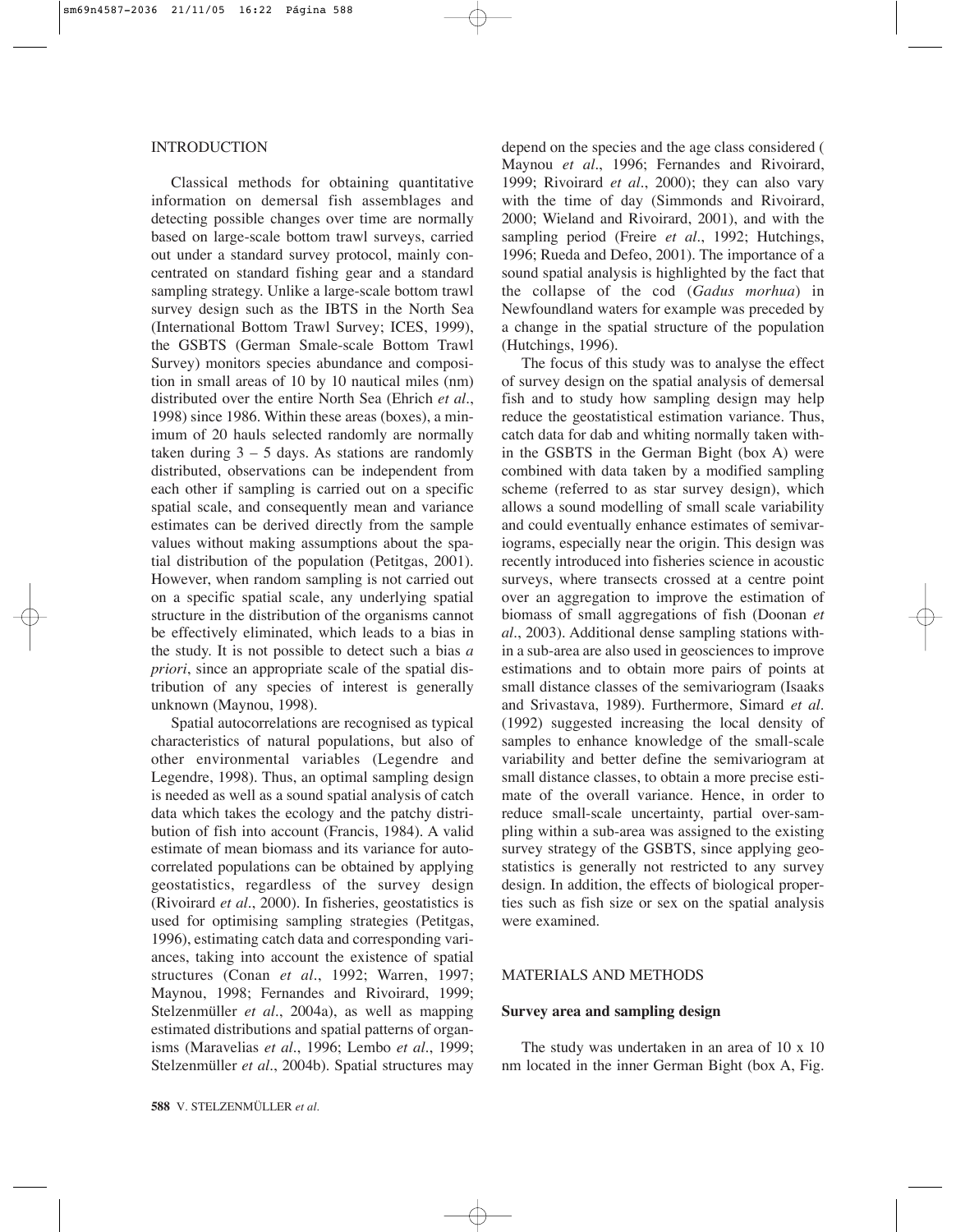

FIG. 1. – German Bight with the standard GSBTS sampling area box A ( $\Box$ ) and positions of the trawling midpoints ( $\odot$ ) in 2001, 2002 and 2003. Additional stations belonging to the "star" are indicated with  $(+)$ .

1), which is one of eleven standard sampling areas of the German Small-scale Bottom Trawl Survey (GSBTS) in the North Sea (Ehrich *et al.*, 1998), during January 2001, 2002 and 2003 to observe the winter distribution. Catch data were assembled aboard the German research vessel "Walther Herwig III". Fishing was performed under standard IBTS (International Bottom Trawl Survey) protocol using the standard net GOV (Chalut à Grande Ouverture Verticale), with a trawling time of 30 min at a trawling speed of 4 knots. The locations of sampling stations as well as the trawl directions were selected randomly for each year of the survey. The random sampling scheme was modified in 2002 and 2003 to investigate small-scale variability as well as to improve the analysis of spatial structures of demersal fish. Trawling was carried out several times across a randomly selected station within box A, resulting in a star survey design with 7 additional stations in 2002 and 4 in 2003 (Fig. 1). The largest distance between the midpoints of the station tracks was about 500 m. The trawl positions were taken as midpoints of the hauls converted to an absolute measure in km (easting and northing), relative to 54°27´N and 6°58´E. Fishing was restricted to daylight (8 a.m.  $-3$  p.m. GMT) to avoid the possibility of systematic errors due to this factor.

#### **Biological categories considered**

In order to explore biological factors that might influence the spatial structure of fish populations, the following biological categories (groups) within the catch data were analysed. Spatial patterns can vary with age (Fernandes and Rivoirard, 1999). To correct for this effect catch data for dab and whiting were separated into size groups, representing different age groups. For dab these were < 9.5 cm (excluded from further analysis as there were too few juveniles in the catches), 9.5–19.5 cm (2-7 years old, referred to as  $d2$ ) and  $> 19.5$  cm (older than 7 years, referred to as d3) (Heessen and Daan, 1996). Due to the length distribution of whiting in the first quarter of the year in box A, the groups considered differed in length in 2001/2002 vs. 2003: < 21 cm vs. 18.5 cm (0 - 1 year old, referred to as w1) and 21 cm vs.  $> 18.5$  cm (2 -4 years old, referred to as w2). Additionally, catch data for dab were stratified into two more biological groups, namely into female and male dab, referred to as dfe and dma respectively.

## **Preparatory data analysis**

Numbers of fish per 30 min trawl time were converted into biomass in kg 30 min-1 (catch per unit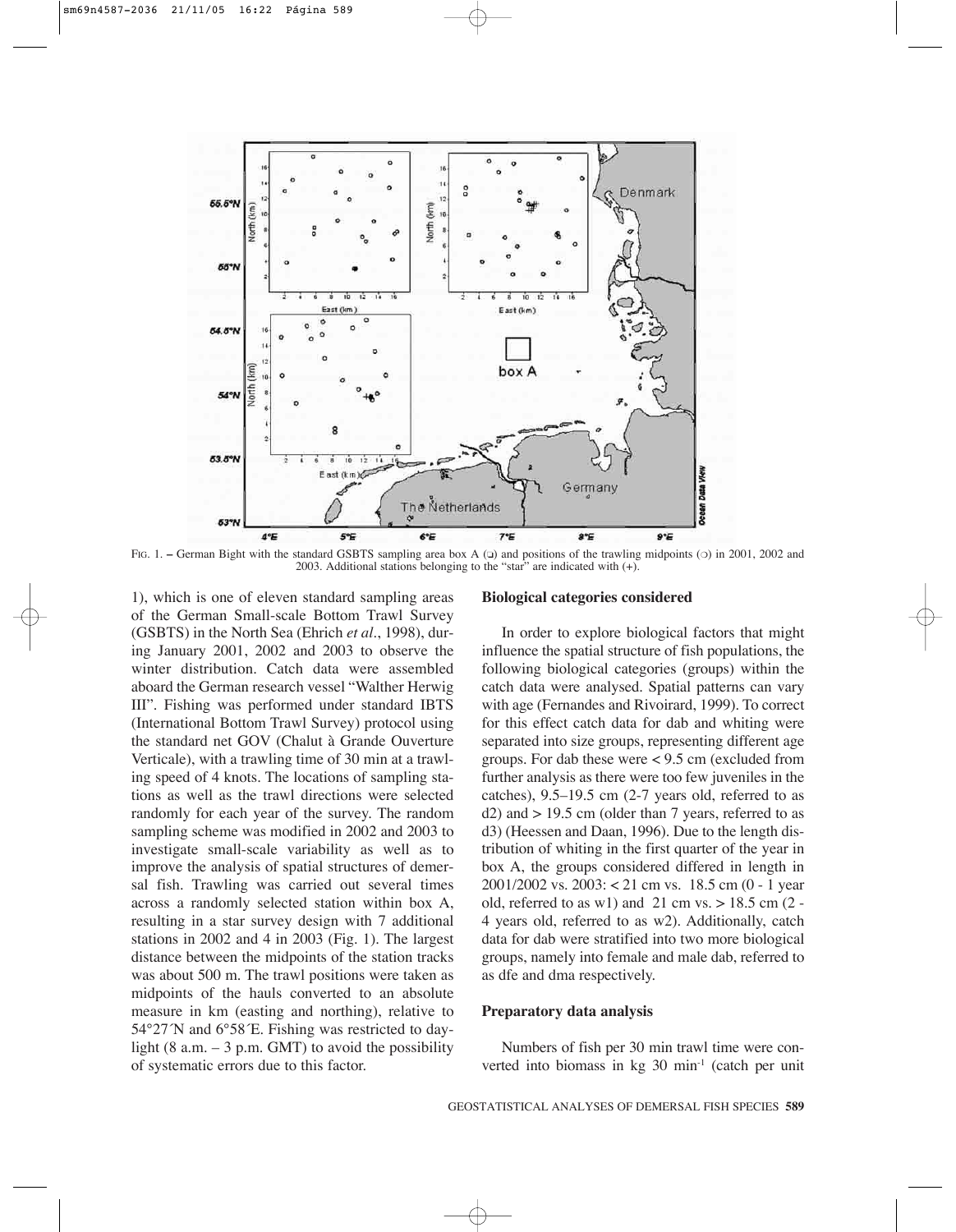effort, cpue), based on the length-weight relationships for each species considered. All data sets described above for 2002 and 2003 were analysed in two ways: either including the additional stations at which the star survey was employed (labelled with +) or eliminating the additional sampling stations (labelled with -). All catch data were tested for normality using the Shapiro-Wilk test (Royston, 1982). In cases of deviations from normality, cpues were log-transformed and the log-transformed data were used for further analysis. Log transformation of catch data was not necessary for whiting cpues (w1 and w2 in 2002, w2 in 2003) and dab (d3 and females in 2001). Linear and non-parametric regressions with one covariate (Bowman and Azzalini, 1997), (north and east coordinates) were also carried out to find possible trends within the cpues (Kaluzny *et al.*, 1998). Significant linear trends within the catch data with north co-ordinates were detected for size class one (w1) and two (w2) of whiting in 2002. Linear trends were significant for medium-sized dab (d2) and males (dma) in 2001, as well as for both size classes of dab (d2, d3) and males (dma) in 2002. These trends were taken into account for the subsequent spatial analysis.

#### **Structural analysis**

Assuming second-order stationary, the spatial structures of fish biomass (distinguished by species, sex and size group)  $Z(x)$  were assessed by experimental semivariograms  $\hat{\gamma}(h)$ , using log-transformed cpues to improve semivariogram stability, and detrended data in cases were a linear trend was detected. The semivariogram outlines the spatial correlation of data, measuring semivariance between data points as a function of their distance. In the absence of spatial autocorrelation among samples the semivariance is equal to the variance of  $Z(x)$ . When a linear trend was present, cpues were detrended (Kaluzny *et al.*, 1998). No anisotropy was detected, therefore only omnidirectional semivariograms were computed using the classical estimator (Matheron, 1971):

$$
\hat{\gamma}(h) = \frac{1}{2N(h)} \sum_{i=1}^{N_h} \left[ Z(x_i + h) - Z(x_i) \right]^2 \tag{1}
$$

where  $N(h)$  is the number of experimental pairs  $(Z(x_i), Z(x_i+h))$  of data separated by the distance *h* (measured in km)*.*

In order to improve knowledge of spatial structures, an inter-annual mean semivariogram can be computed, when a general constancy in the spatial structure between years can be expected (Fernandes and Rivoirard, 1999). Thus, for each variable  $(Z(x))$ under study generic variograms (survey years 2001- 2003) were computed using all the stations sampled (Rivoirard *et al.*, 2000). It was therefore assumed that the different spatial distributions could be described by the same ecological process.

In many cases transforming data is recommended, since the structure of the transformed variable is often more regular than that of the untransformed variable (Rivoirard *et al.*, 2000). This would lead to a biased estimate of the raw structure. However, to allow ecologically sound interpretations and to establish the structure of the raw variable, an appropriate back transformation of the experimental semivariogram is required. We used the following equation for backtransforming log-transformed data (Guiblin *et al.*, 1995):

 $γ(h) = (m<sup>2</sup> + var(Z)) (1 - exp – (σ<sup>2</sup>γ<sub>L</sub>(h)/ var(L)) (2)$ 

with  $\sigma^2 = \log(1 + \text{var}(Z)/m^2)$ 

where *m* is the mean of  $Z(x)$ , *var* is the variance of  $Z(x)$ , *L* is the logarithmic transformation of the variable and  $\gamma$ <sub>*l*</sub>(*h*) is the experimental semivariogram of the transformed variable. A simulation study described in Rivoirard *et al.* (2000) showed that using log transformation, associated with a back transformation of the experimental semivariogram, provides an improved method for estimating variogram parameters and estimation variance.

Subsequently, parameters (nugget, sill and range) of spherical, exponential and linear models were fitted semi-automatically (Cressie, 1991), to reduce subjectivity and to ensure reproducibility of the fit (Fernandes and Rivoirard, 1999). Following Webster and Oliver (2001), first the types of models regarding the general trends of the semivariogram curve (backtransformed experimental semivariograms) were selected and then models were fitted using a weighted least-squares method with suitable weights (Chilès and Delfiner, 1999). Here a weighted non-linear leastsquares procedure recommended by Cressie (1991) was employed, where more weight is given to the points near the origin, which is the crucial part in determining the semivariogram parameters.

## **Assessing differences in spatial structures**

In order to compare the goodness-of-fit (*gof*) of the different models and to select the appropriate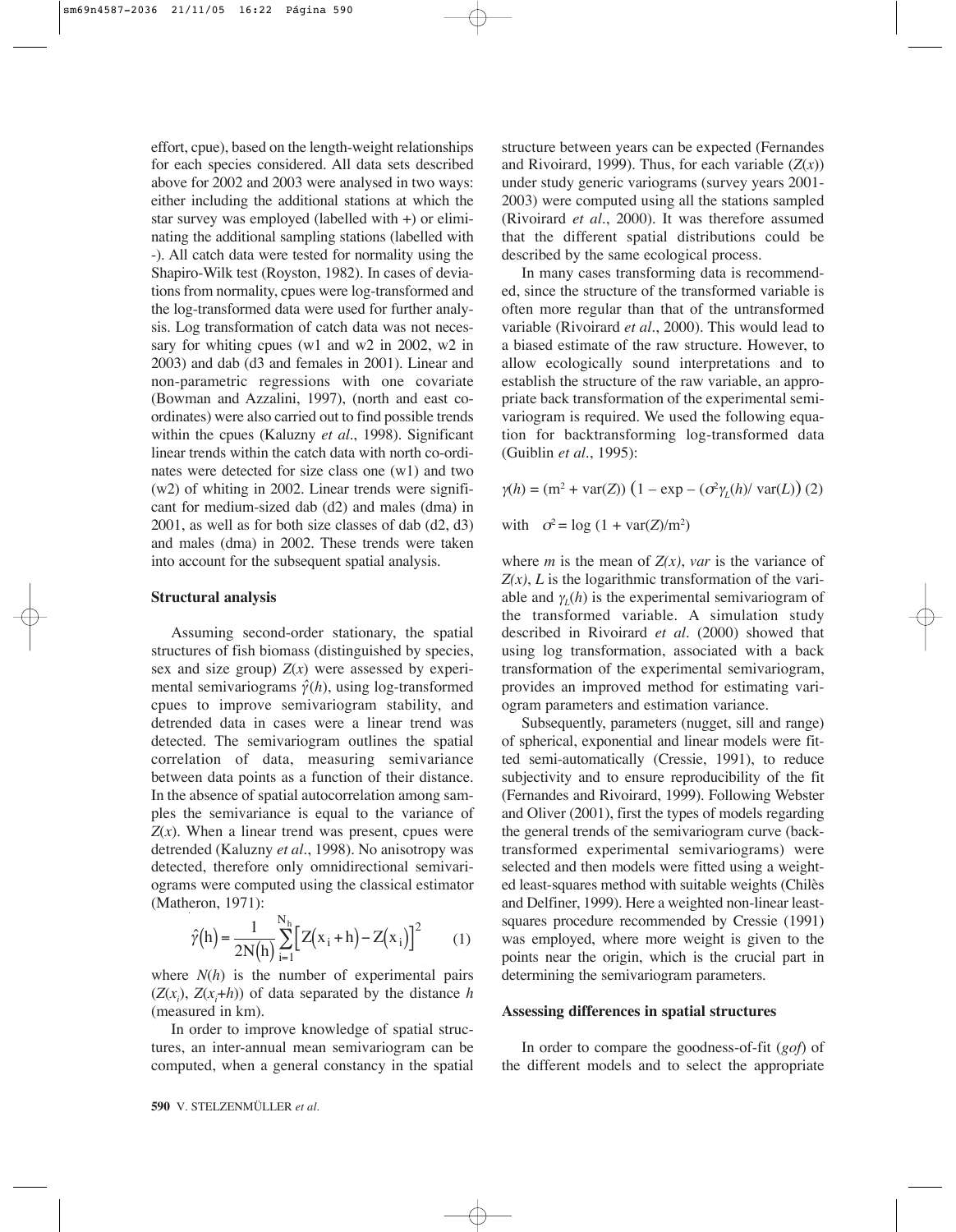one, for each fitting procedure an index recommended by Fernandes and Rivoirard (1999) was computed:

$$
gof = \frac{\sum_{h} N(h) [\hat{\gamma}(h) - \gamma(h)]^2}{\sum_{h} N(h) [\hat{\gamma}(h)]^2}
$$
(3)

where  $N(h)$  is the number of pairs used to compute the variogram,  $\hat{\gamma}(h)$  is the empirical semivariogram and γ(*h*) is the fitted model. The closer the *gof* is to 0, the better the fit. Furthermore, a proportion of model sample variance explained by structural variance was used as a normalised measure of spatial dependence (*SpD*) (Robertson and Freckmann, 1995):

$$
SpD = (1 - C_0/[C_0 + C]) \cdot 100 \tag{4}
$$

where  $C_0$  is the estimated nugget parameter and  $C$  is the estimated partial sill. This index was used to compare changes in the strength of spatial autocorrelation among species, size classes and sex with time and survey design. The greater this value (ranging from 0 to 100), the greater the spatial dependence over the range of separation distances modelled. A low spatial dependence indicates a high sampling or analytical error or that dependence may occur at scales smaller than the average distance separating pairs in the first distance lag of the semivariogram (Robertson and Freckmann, 1995). Furthermore, some ecological characteristics of the population studied can be derived from a geostatistical analysis, since the modelled range (*a*) of the variogram model can be related to the mean diameter of an aggregation (Sokal and Oden, 1978). Therefore the effective range (*eR*), the distance where the semivariogram reaches 95% of its maximum, was compared for each model fitted in order to detect these characteristics and changes of spatial patterns with time. The effective range (actual distance of influence) for exponential models is three times the estimated range (*a*).

In order to measure suitability and power of the modified sampling design, values of the nugget parameter fitted to data without the star survey stations (*nug*–) were divided by values of the nugget parameters fitted to catch data taking into account the star survey stations:  $nug_+1/nug_+ + 1$ . Ratios larger than one indicate a reduced small-scale variability of the modified sampling scheme (showing a lower nugget effect); conversely, ratios smaller than or

equal to one indicate no reduction of small-scale variability due to the star survey. Furthermore, the *gof* values of models fitted to data without star survey stations were divided by the ones derived from modelling including them:  $gof / gof$ . In analogy to the ratios of the nugget values, values larger than one indicate an improvement in the fitting procedure due to the modified sampling scheme, otherwise  $(\leq 1)$  the modelling procedure (describing spatial structures) was not improved by oversampling a sub-area. The higher the absolute values of these ratios, the greater the reduction of small-scale variability or improvement of the fitting procedure respectively.

To detect significant differences between the biological categories distinguished, ANOVA (assuming normal distribution) or Kruskal-Wallis tests (not assuming normal distribution) (Zar, 1999), were carried out with the indicators described above (*gof*, *SpD*, *eR*), derived from models fitted to the cpue of 2001, 2002 and 2003 (including the star survey). The null hypothesis was tested, namely that the location parameters of the distribution of the observed values (*gof*, *SpD*, *eR*) are the same in each group (species, size group and sex). The alternative is that they differ in at least one comparison (when p-values are  $< 0.05$ ). Thus, it was tested whether any of the factors (species, size group or sex) has a significant influence on the observed spatial indicators.

All statistical analyses were conducted using the software package R (Ihaka and Gentleman, 1996) and the library geoR (Ribeiro and Diggle, 2001).

# **Mapping density surfaces and biomass estimations**

Mapping of density surfaces of the predicted biomass of dab (d2, d3, dfe and dma) and whiting (w1 and w2) was carried out with ordinary point kriging and universal kriging, which is an adaptation of the ordinary kriging system that allows a trend to be accommodated using a global neighbourhood (Isaaks and Srivastava, 1989; Matheron, 1971). These methods estimate the variable values at unsampled locations using the observed values in the surrounding neighbourhood. The models fitted to the annual (backtransformed) semivariograms were used for mapping, but in cases were no structure was detected, models fitted to the mean structures were used for computing the density maps (Fernandes and Rivoirard, 1999).

Biomass estimates for each variable under study were calculated by three methods. First the arith-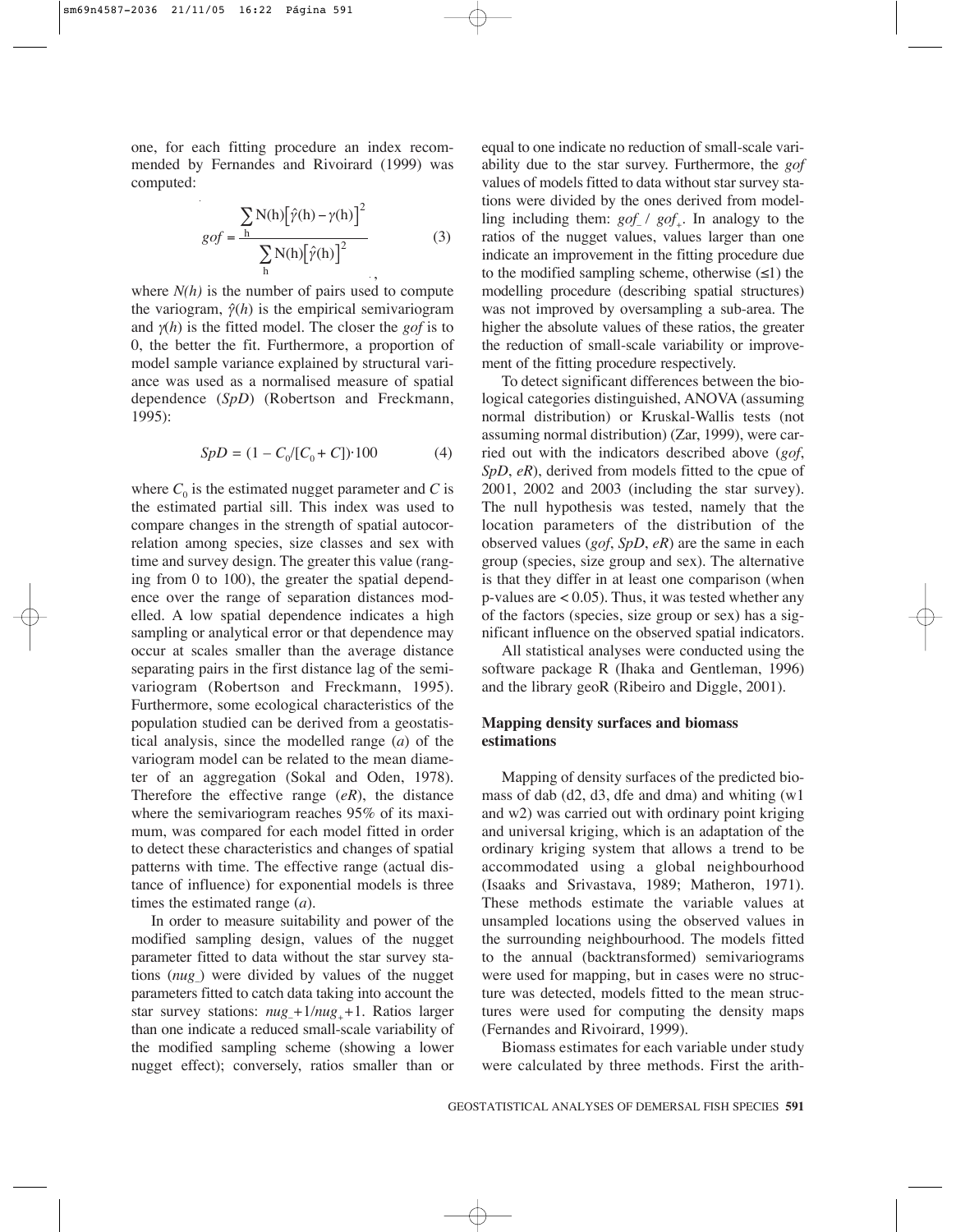metic mean (m) and the mean obtained by ordinary block kriging  $(m_{BK};$  using the models fitted to the annual semivariograms) were computed. Block kriging is used as a direct method for biomass assessment in fisheries (Maynou, 1998). For ordinary block kriging the area was discretised in a grid of 0.5 x 0.5 km blocks, which was found to optimise the precision of the computation. Additionally, to account for the clumped stations in cases where the star survey was applied a weighted mean  $(m_w)$  was calculated. Therefore each sample was given a weight corresponding to its area of influence ("polygon declustering method"), or samples were averaged over the cells of a defined grid and each sample was given a weight proportional to the number of samples in its cell ("cell declustering method") (Isaaks and Srivastava, 1989; Petitgas and Lafont, 1997). The computations of the biomass estimates were done with the software EVA2 (Estimation Variance) developed by Petitgas and Lafont (1997).

Variances were expressed as coefficients of variation of the arithmetic mean (*m*). The classical estimator was computed, which does not take into account the spatial autocorrelation within the sampled data:

$$
CV_{cl} = (\sqrt{s^2 \cdot / n}) / m
$$
 (5)

where  $s^2$  is data variance and *n* is the number of stations. Furthermore, the variance of the geostatistical estimation obtained by ordinary block kriging was computed (Petitgas, 1990; Fernandes and Rivoirard, 1999; Rivoirard *et al.*, 2000):

$$
CV_{geo} = \sqrt{{\sigma_{\rm BK}}^2 / m}
$$
 (6)

where  $\sigma_{\rm{BE}}^2$  is the estimate of the estimation variance, obtained from the variogram model (Petitgas, 2001), which is influenced by the geographical position of the stations, the shape of the survey area and the model fitted. Finally, in the cases when the star survey was adopted a coefficient of variation considering the clustered samples was computed:

$$
CV_{geo_{-}w} = \sqrt{{\sigma_w}^2 / m}
$$
 (7)

where  $\sigma_w^2$  is the estimate of the geostatistical estimation variance (also obtained by block kriging), which accounts for clustered samples. Details of the calculated estimators of the geostatistical estimation variance can be found in Petitgas and Lafont (1997).



FIG. 2. **–** Empirical (log-back transformed) semivariograms for two size groups of dab  $(d2, d3)$  during survey years  $2001 (01)$ ,  $2002 (02)$ and  $2003$  (03), without (-) and with (+) considering the star survey design.

### RESULTS

# **Structural analysis**

The semivariograms clearly showed a spatial structure within the sampling area for the two species studied for all size and sex groups, with the exception of groups d2, dma and dfe for dab in 2001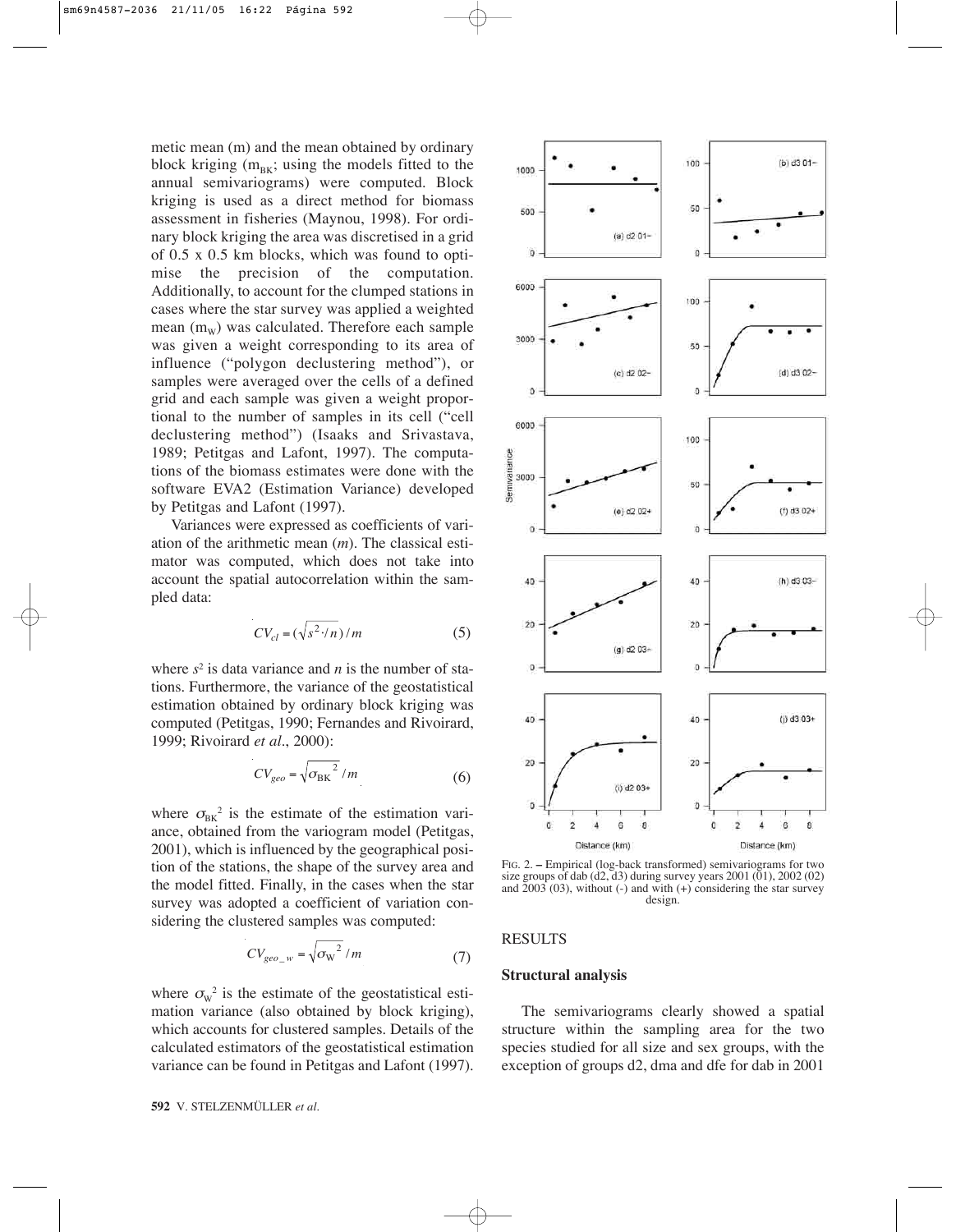

FIG. 3. **–** Empirical (log-back transformed) semivariograms for male and female dabs (dma, dfe) during survey years 2001 (01), 2002  $(02)$  and  $2003$   $(03)$ , without  $(-)$  and with  $(+)$  considering the star survey design.

and w2 for whiting in 2002 (Figs. 2-4). Parameters of all fitted exponential, spherical and linear models, values of spatial dependency (*SpD*), effective ranges (*eR*), goodness-of-fit statistics (*gof*) and calculated ratios of indicators with and without considering the star survey design are presented in Table 1. Furthermore, the number of pairs of data for each distance interval of the experimental semivari-



FIG. 4. **–** Empirical semivariograms (log-back transformed semivariograms) for two size groups of whiting (w1, w2) during survey years 2001 (01), 2002 (02) and 2003 (03), without (-) and with (+) considering the star survey design.

ograms of cpues of medium sized dab is listed in Table 2 as an example. For both size groups of dab as well as for males and females almost all spatial structures, including the mean structures (Fig. 5), could be successfully described by spherical and exponential models (Figs. 2-5).

For dab the effective ranges of the models fitted to the mean semivariograms differed only slightly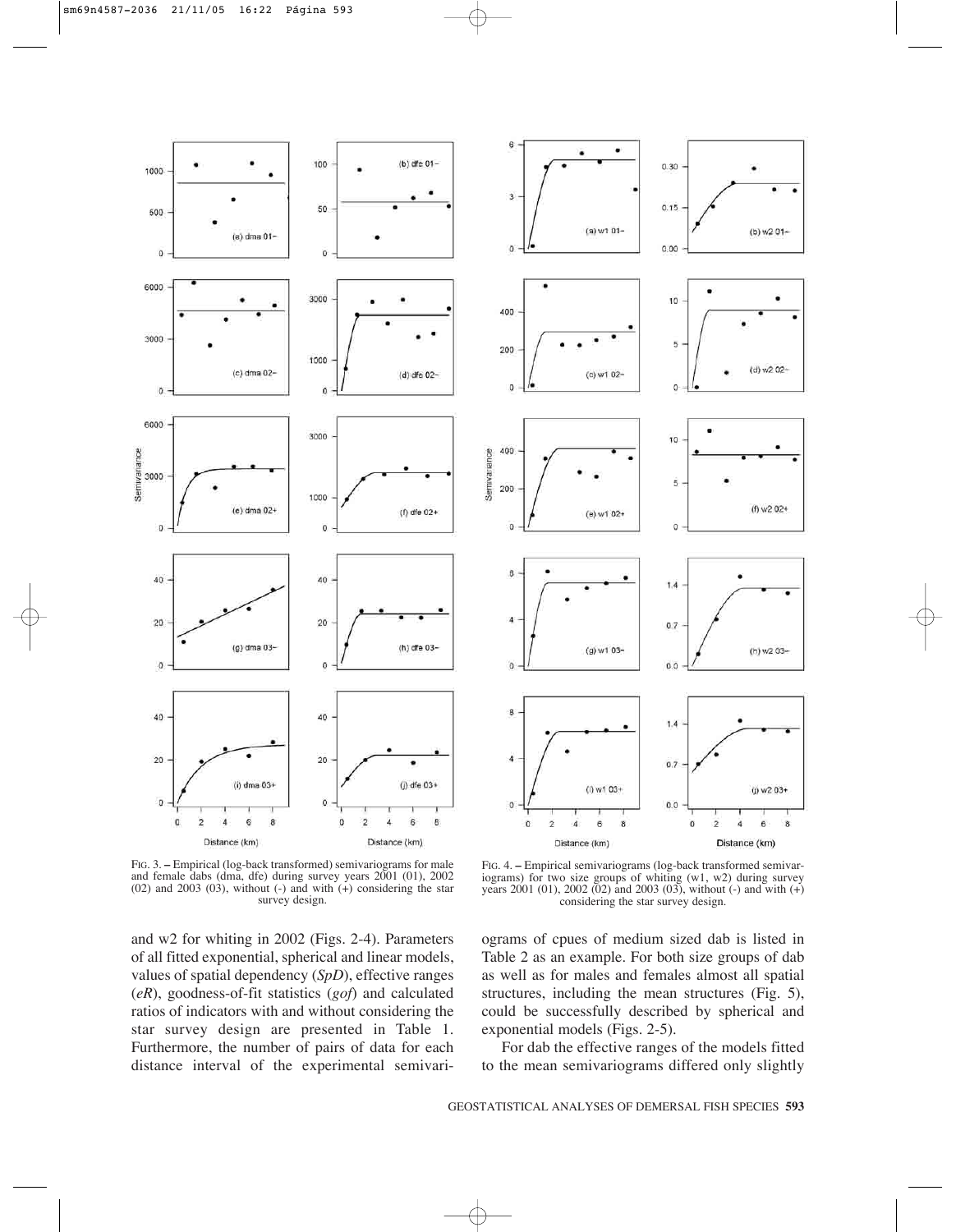TABLE 1. – Estimated parameters of spherical, exponential and linear semivariogram models fitted with a least-squares method to cpue data for dab and whiting in the German Bight (sampling area box A, Fig. 1). Ll: *Limanda limanda* (with size groups d2 and d3 and males, dma and females, dfe); Mm: *Merlangius merlangus* (with size groups w1 and w2); sph: spherical; exp: exponential; lin: linear; nug: pure nugget;  $C_0$ : nugget; C: sill (for linear models = slope); a: range (for exponential model effective range,  $eR = 3a$ ); *SpD*: spatial dependency (eq 5); *gof*: measure of the goodness-of-fit (eq 4); nug<sub>+1</sub>/nug<sub>++1</sub>: ratios of nugget values without (-) and with (+) consideration of the star survey stations; *gof*/*gof*<sub>+</sub>: ratios of goodness-of-fit values without (-) and with (+) consideration of the star survey stations; n.a.: not applicable (see Methods section for details).

| Year    | Star survey Spec<br>desing |    | Group | Model  | $C_0$            | C              | $nug + 1/nug + 1$ | SpD                      | a    | eR   | gof   | $gof_{-}/gof_{+}$ |
|---------|----------------------------|----|-------|--------|------------------|----------------|-------------------|--------------------------|------|------|-------|-------------------|
| 2001    |                            | Ll | d2    | nug    | 836              | $\mathbf{0}$   | n.a.              | 0.0                      | 0.0  | 0.0  | 0.048 | n.a.              |
| 2001    |                            | L1 | d3    | $\lim$ | 34               | 1              | n.a.              | $\overline{\phantom{a}}$ | n.a. | n.a  | 0.052 | n.a.              |
| 2001    | $\overline{a}$             | L1 | dma   | nug    | 854              | $\mathbf{0}$   | n.a.              | 0.0                      | 0.0  | 0.0  | 0.090 | n.a.              |
| 2001    | $\overline{a}$             | L1 | dfe   | nug    | 58               | $\Omega$       | n.a.              | 0.0                      | 0.0  | 0.0  | 0.101 | n.a.              |
| 2002    | ÷,                         | L1 | d2    | lin    | 3723             | 154            | n.a.              | $\overline{\phantom{a}}$ | n.a. | n.a  | 0.028 | n.a.              |
| 2002    | $^{+}$                     | Ll | d2    | lin    | 1962             | 211            | 1.9               | $\overline{\phantom{a}}$ | n.a. | n.a  | 0.005 | 5.3               |
| 2002    | $\overline{a}$             | L1 | d3    | sph    | 5                | 68             | n.a.              | 1.4                      | 3.1  | 3.1  | 0.030 | n.a.              |
| 2002    | $+$                        | L1 | d3    | sph    | 11               | 42             | 0.5               | 79.4                     | 3.7  | 3.7  | 0.033 | 0.9               |
| 2002    | $\overline{\phantom{a}}$   | L1 | dma   | nug    | 4638             | $\theta$       | n.a.              | 0.0                      | 0.0  | 0.0  | 0.026 | n.a.              |
| 2002    | $^{+}$                     | L1 | dma   | exp    | 144              | 3292           | 32.0              | 95.8                     | 0.8  | 2.4  | 0.008 | 3.3               |
| 2002    | $\overline{\phantom{a}}$   | L1 | dfe   | sph    | $\boldsymbol{0}$ | 2468           | n.a.              | 100.0                    | 1.5  | 1.5  | 0.044 | n.a.              |
| 2002    | $+$                        | L1 | dfe   | sph    | 685              | 1131           | 0.0               | 62.3                     | 2.9  | 2.9  | 0.003 | 16.1              |
| 2003    | $\overline{\phantom{a}}$   | L1 | d2    | lin    | 18               | 2              | n.a.              | $\overline{\phantom{a}}$ | n.a. | n.a. | 0.005 | n.a.              |
| 2003    | $+$                        | L1 | d2    | exp    | $\mathbf{0}$     | 30             | 19.3              | 100.0                    | 1.3  | 3.9  | 0.006 | 0.8               |
| 2003    | $\overline{\phantom{a}}$   | L1 | d3    | exp    | $\boldsymbol{0}$ | 17             | n.a.              | 100.0                    | 0.5  | 1.5  | 0.019 | n.a.              |
| 2003    | $+$                        | Ll | d3    | sph    | 6                | 11             | 0.2               | 66.0                     | 3.2  | 3.2  | 0.017 | 1.1               |
| 2003    | $\sim$                     | Ll | dma   | lin    | 13               | 3              | n.a.              |                          | n.a. | n.a. | 0.005 | n.a.              |
| 2003    | $+$                        | L1 | dma   | exp    | $\boldsymbol{0}$ | 27             | 14.3              | 100.0                    | 2.1  | 6.3  | 0.010 | 0.5               |
| 2003    | $\overline{a}$             | L1 | dfe   | sph    | $\mathbf{1}$     | 23             | n.a.              | 94.7                     | 1.7  | 1.7  | 0.009 | n.a.              |
| 2003    | $+$                        | L1 | dfe   | sph    | 8                | 15             | 0.3               | 65.8                     | 3.0  | 3.0  | 0.009 | 1.0               |
| generic | $+$                        | L1 | d2    | exp    | 492              | 3185           | n.a.              | 86.6                     | 0.9  | 2.7  | 0.005 | n.a.              |
| generic | $+$                        | L1 | d3    | sph    | 12               | 29             | n.a.              | 70.1                     | 2.9  | 2.9  | 0.007 | n.a.              |
| generic | $+$                        | L1 | dma   | sph    | 431              | 2680           | n.a.              | 86.1                     | 2.3  | 2.3  | 0.003 | n.a.              |
| generic | $+$                        | L1 | dfe   | exp    | 313              | 620            | n.a.              | 66.4                     | 0.7  | 2.1  | 0.006 | n.a.              |
| 2001    | $\overline{a}$             | Mm | w1    | sph    | $\mathbf{0}$     | 5              | n.a.              | 100.0                    | 2.3  | 2.3  | 0.024 | n.a.              |
| 2001    | $\overline{\phantom{a}}$   | Mm | w2    | sph    | $\boldsymbol{0}$ | 0.2            | n.a.              | 74.7                     | 3.9  | 3.9  | 0.016 | n.a.              |
| 2002    | $\overline{\phantom{a}}$   | Mm | w1    | sph    | $\boldsymbol{0}$ | 294            | n.a.              | 100.0                    | 1.5  | 1.5  | 0.062 | n.a.              |
| 2002    | $+$                        | Mm | w1    | sph    | $\boldsymbol{0}$ | 412            | 1.0               | 100.0                    | 2.6  | 2.6  | 0.111 | 0.6               |
| 2002    | $\overline{\phantom{a}}$   | Mm | w2    | sph    | $\boldsymbol{0}$ | 9              | n.a.              | 100.0                    | 1.4  | 1.4  | 0.085 | n.a.              |
| 2002    | $+$                        | Mm | w2    | nug    | 8                | $\overline{0}$ | 0.1               | 0.0                      | 0.0  | 0.0  | 0.021 | 4.1               |
| 2003    | $\overline{\phantom{a}}$   | Mm | w1    | sph    | $\boldsymbol{0}$ | 7              | n.a.              | 100.0                    | 1.7  | 1.7  | 0.009 | n.a.              |
| 2003    | $+$                        | Mm | w1    | sph    | $\boldsymbol{0}$ | 6              | 1.0               | 100.0                    | 2.7  | 2.7  | 0.021 | 0.4               |
| 2003    | $\overline{\phantom{a}}$   | Mm | w2    | sph    | $\boldsymbol{0}$ | 1              | n.a.              | 100.0                    | 4.4  | 4.4  | 0.006 | n.a.              |
| 2003    | $+$                        | Mm | w2    | sph    | 1                | 1              | 0.6               | 56.8                     | 4.8  | 4.8  | 0.004 | 1.4               |
| generic | $^{+}$                     | Mm | w1    | exp    | 23               | 623            | n.a.              | 96.5                     | 1.0  | 3.0  | 0.008 | n.a.              |
| generic | $^{+}$                     | Mm | w2    | exp    | 7                | 9              | n.a.              | 56.3                     | 1.2  | 3.6  | 0.000 | n.a.              |

TABLE 2. – Number  $N(h)$  of experimental pairs  $(Z(x_i), Z(x_i+h))$  of data for each distance interval  $(h_1,...,h_9)$  of the experimental semivariograms based on cpues of medium sized dab (d2) given as an example (Fig. 2, 5).

| variogram    |    | $h_{\gamma}$ | $\mathbf{u}$ | $\mathbf{H}_A$ | $\Pi_{\sigma}$ | $n_{\epsilon}$ | $n_{\tau}$               | $\mathbf{H}_{\mathbf{0}}$ | $n_{o}$ |
|--------------|----|--------------|--------------|----------------|----------------|----------------|--------------------------|---------------------------|---------|
| d201         |    |              | 28           | 28             | 48             | $\mathcal{D}$  | $\overline{\phantom{0}}$ | $\overline{\phantom{a}}$  |         |
| $d202-$      |    |              | 12           | 18             | 30             | 32             | 33                       | 29                        |         |
| $d202+$      | 24 | 26           | 24           | 62             | 69             | 79             | 65                       | $\overline{\phantom{a}}$  |         |
| $d203-$      |    | 15           | 21           | 37             | 36             | 38             | $\overline{\phantom{0}}$ | $\overline{\phantom{a}}$  |         |
| $d203+$      | 27 | 20           | 29           | 49             | 45             | 57             | $\overline{\phantom{0}}$ | $\overline{\phantom{a}}$  |         |
| d2 (generic) | 38 | 109          | 142          | 205            | 302            | 278            | 298                      | 280                       | 293     |

between size groups and sex (yielding 2.2-2.9 km). The same is true for the indicator of spatial dependencies (*SpD*), yielding 86.6 and 86.1 for mediumsized (d2) and male dab (dma) and 70.1 and 66.4 for size group d3 and females (dfe). However, the parametric and non-parametric statistical tests applied showed no significant differences of the observed indicators (*gof*, *SpD*, *eR*, see Table 1) between the biological categories distinguished  $(d2, d3, dma and dfe).$ 

For both size groups of whiting, the spherical model adequately described the spatial structures (Fig. 4, with the sole exception of f; Table 1), whilst the mean structures were best described by expo-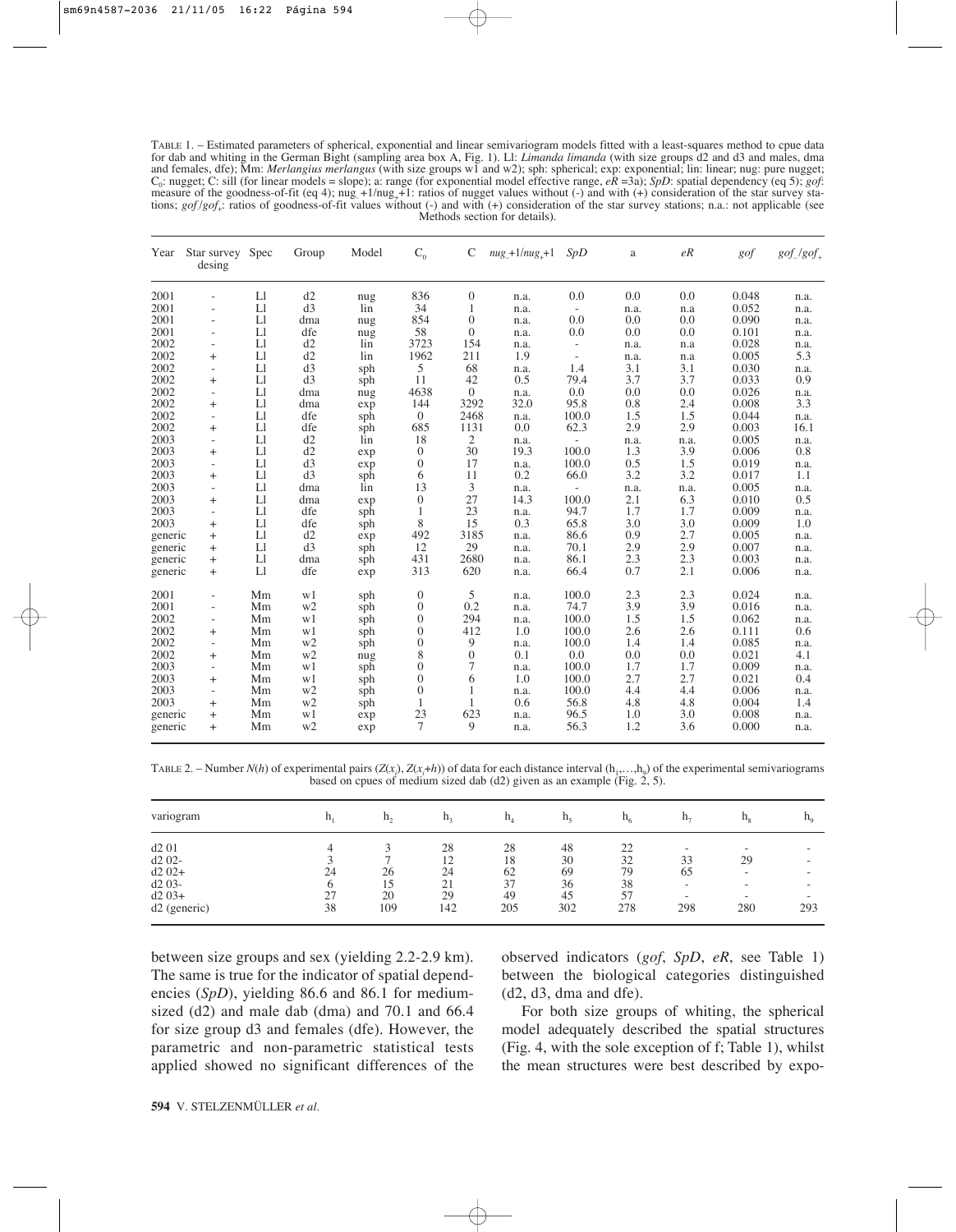

FIG. 5. **–** Empirical (log-back transformed) semivariograms of generic structures for each of the biological categories considered  $\overline{d}$ d2, d3, dma, dfe , w1, w2) during survey years 2001 (01), 2002 (02) and 2003 (03) with (+) considering the star survey design.

nential models (Fig. 5, a-b; Table 1). On average (*viz*. regarding generic semivariogram), the effective range was greater for size group w2 than for w1 (3.0 vs. 3.7), whereas the value for spatial dependence (*SpD*) was much smaller for w2 than for w1 (96.5 vs. 56.3). Non-parametric test statistics indicated significant differences in the values of spatial dependency ( $\chi^2$  = 4.35, df= 1, p-value = 0.036) and goodness-of-fit ( $\chi^2$  = 3.85, df= 1, p-value = 0.049) for small and medium-sized whiting. Thus, spatial structuring of fish density was more pronounced for small whiting, and the models gave a better fit to experimental semivariograms of medium-sized whiting. Comparing mean values of *SpD* for dab and whiting, spatial dependency in cpues was quite similar for w1 and for d2 (96.5 and 86.6) and the differences were not statistically significant.

The ideal theoretical model variogram types changed for dma in 2002 as well as d2, d3 and dma in 2003 when stations employing the star survey design were included in the analysis (Table 1). In most cases, model types without specifying a sill changed to those with a sill. The ideal model type

for whiting (w2 in 2002) changed from one displaying spatial structuring to a pure nugget effect. The nugget ratios with and without considering the star survey design indicate a reduction of small-scale variability for dab in more than 50% of all cases (Table 1, five of eight cases), whilst for whiting no reduction was achieved by the modified sampling design. When small-scale variability was reduced, spatial dependencies within the catch data increased. Ratios of the *gof* values with and without considering the star survey design showed a clear improvement in the fitting procedure in 50% of all cases for dab and whiting (Table 1).

#### **Mapping and biomass estimations**

Results of the kriging procedure based on the structural analysis clearly showed that patchy distributions of dab and whiting were different in shape and size for each of the categories: year and size or sex group (Figs. 6-8). Moreover, the distribution patterns of dab and whiting indicate that there were no persistent high-density areas within box A in January in any of the years, although the patterns are different in each survey year.

For dab the positions and shapes of high-density spots of size groups d2 and d3 were in good agreement in each year (Fig. 6). The spatial distributions of females and males were in good agreement in every survey year (Fig. 7). Comparing the density maps for dab of the various size and sex groups in 2003, the estimated distribution patterns were very similar for d2 and dma as well as for d3 and dfe. Centres of estimated high-biomass patches of small and medium-sized whiting (w1 and w2) were similarly located in 2001 and 2002 (Fig. 8, a-d), whereas in 2003 varying spatial distributions could be discerned in each of the two size-groups (Fig. 8, e-f).

The catch data of dab and whiting showed a high variability of the arithmetic, weighted and geostatistical mean between years, but all means were in good agreement within each year (Table 3). When comparing the estimates of the mean cpue in the data sets with and without considering the star survey design for dab and whiting, differences were marginal, except for w1 in 2002, where the mean cpues with and without the star survey vary by 7.2 kg 30 min-1. In general, mean cpues of dab and whiting peaked in 2002.

In order to calculate the weighted mean and the corresponding estimation variance, clumped catch data sampled in 2002 were declustered using the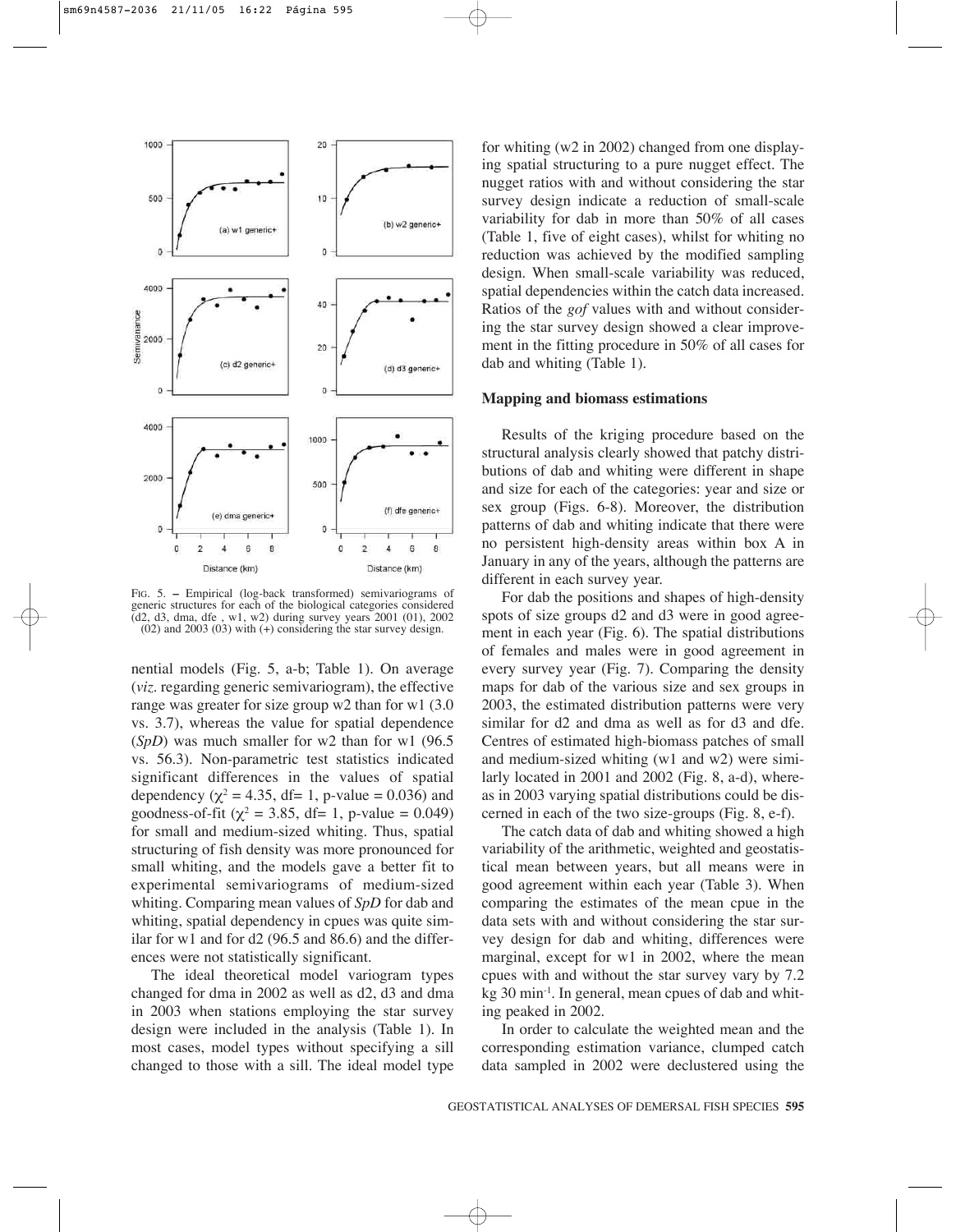

FIG. 6. – Density of dab biomass (cpue, kg 30 min<sup>-1</sup>) for size group d2 (a, c, e) and d3 (b, d, f) during cruises 2001-2003 (with star survey design) within box A. Estimations with ordinary kriging based on models fitted to annual structures. For d2 in 2001 and 2002 the model fitted to the generic semivariogram was used for mapping.

polygon declustering method. The minimum distance measured between two samples was 0.1 km. Conversely, sample data obtained in 2003 were declustered by the cell declustering method due to the very dense locations of stations belonging to the star survey (minimum distance measured was 0.03 km). Comparing the classical and geostatistical variances of mean cpue for dab and whiting  $(CV_{cl}$  *vs.*  $CV<sub>geo</sub>$ , in twenty out of thirty cases geostatistical

variances were clearly smaller than the classical ones. When comparing the absolute values of the coefficients of variation for the analysis with and without the star survey design, the uncertainty of the estimated mean cpue was reduced in eight out of twelve cases for dab and whiting due to the modified sampling scheme. More specifically, in 2002 the star survey led to reducing the uncertainty of mean catches of dab and whiting especially when an esti-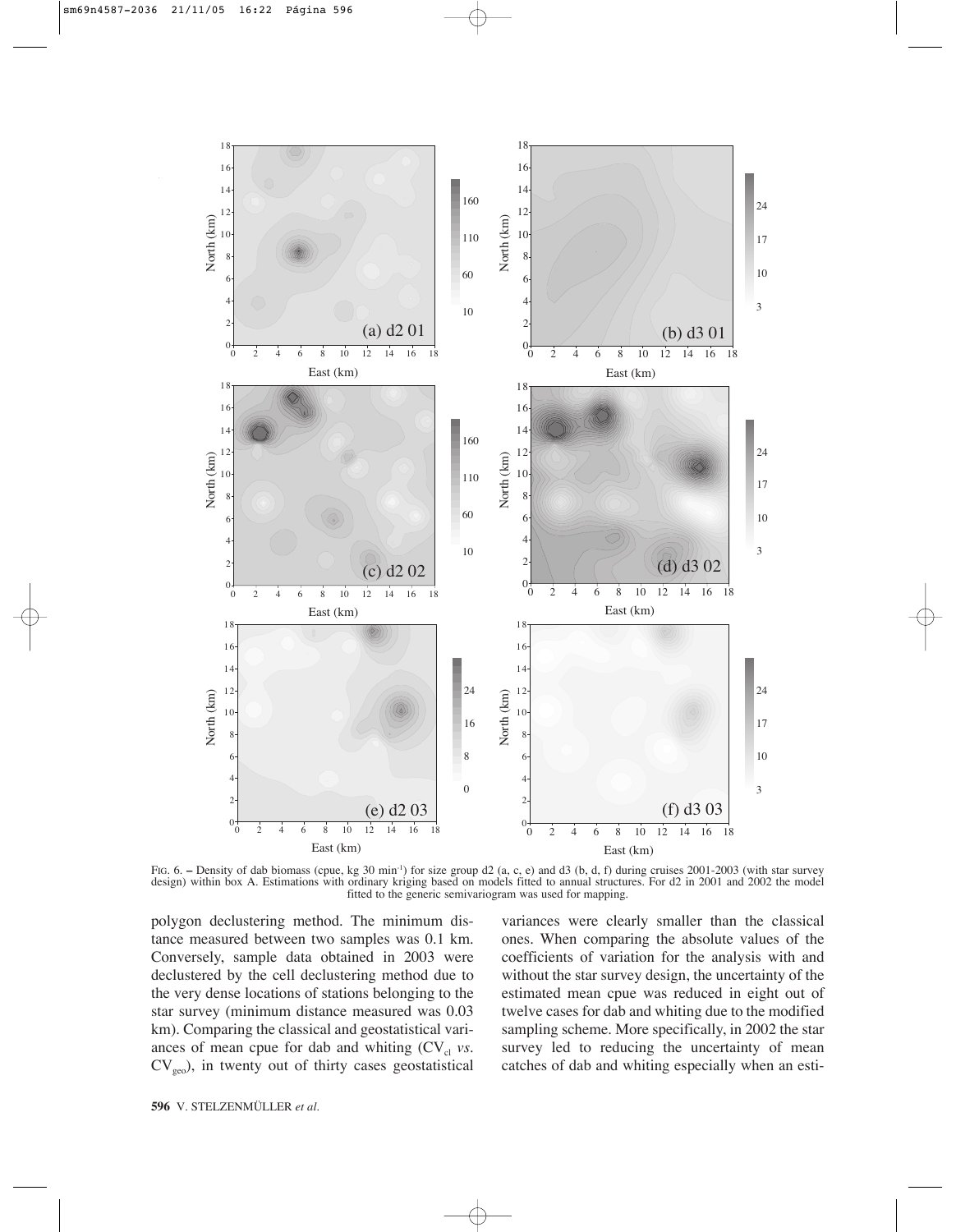

FIG. 7. – Density of dab biomass (cpue, kg 30 min<sup>-1</sup>) for males, dma (a, c, e) and females, dfe (b, d, f) during cruises 2001-2003 (with star survey design) within box A. Estimations with ordinary kriging based on models fitted to annual structures. For dfe and dma in 2001 the model fitted to the generic semivariogram was used for mapping.

mator of the geostatistical estimation variance was used, which accounts for clumped stations  $(CV_{geo_w};$ Table 3). Conversely, in 2003 the reduction in the uncertainty of the mean estimates of dab and whiting was less pronounced. Additionally, in 2003 applying the coefficient of variation accounting for clustered samples  $(CV_{geo_w})$  led to increased variances probably caused by the high local density of sampling stations.

#### DISCUSSION

## **Survey design and geostatistical tools employed**

Generally, only a limited number of stations can be sampled during a survey period of the GSBTS. As available ship time is a limiting factor, the addition of random nearby stations around a randomly selected one is a time-saving solution for increasing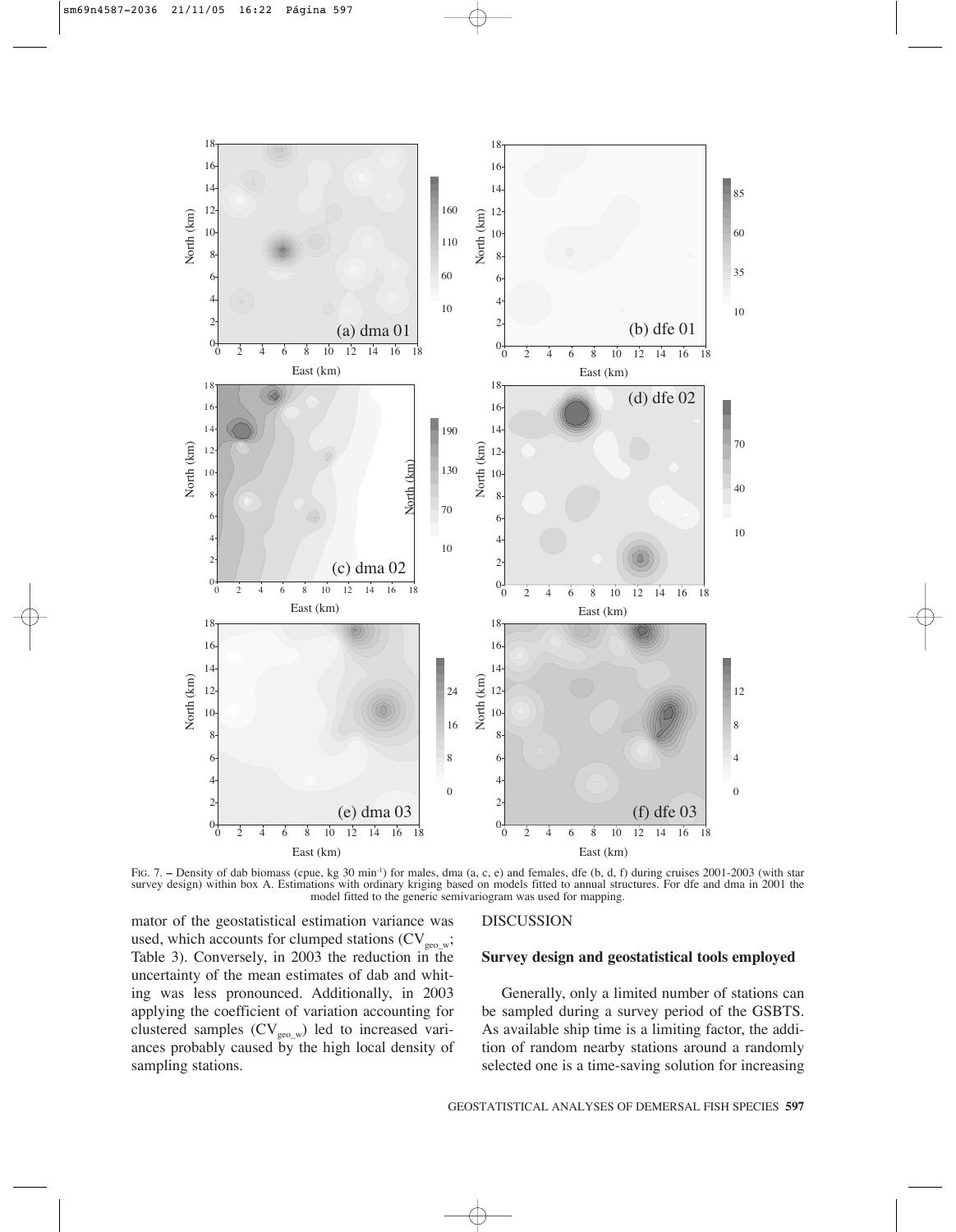

FIG. 8. - Density of whiting biomass (cpue, kg 30 min<sup>-1</sup>) for size group w1 (a, c, e) and w2 (b, d, f) during cruises 2001-2003 (with star survey design) within box A. Estimations with ordinary kriging based on models fitted to annual structures. For w2 in 2002 the model fitted to the generic semivariogram was used for mapping

local density of sampling stations. Thus, additional stations belonging to the "star" can be sampled very efficiently within one day. Otherwise, ship time would be lost by approaching additional stations randomly distributed within the total survey area.

In this study, structural analysis of cpue had to be carried out at the acceptable limit of a geostatistical application. A minimum of 30-50 sampling points is recommended by different authors (*e.g.*, Legendre, 1993), whereas here only 21-30 stations were available. Estimating and modelling the semivariogram is the keystone of a geostatistical analysis, hence in this study only robust methods were employed to derive most reliable results. Modelling of log-backtransformed semivariograms (backtransformed experimental semivariograms of log data) generally resulted in very good fits according to low goodness-of-fit values (Table 1), which agrees well with the findings of Rivoirard *et al.* (2000).

However, the semivariogram model between the origin and the first experimental point is not controlled by experimental information because sample points are rarely close to each other in fisheries surveys, unless samples are collected repeatedly at nearby sta-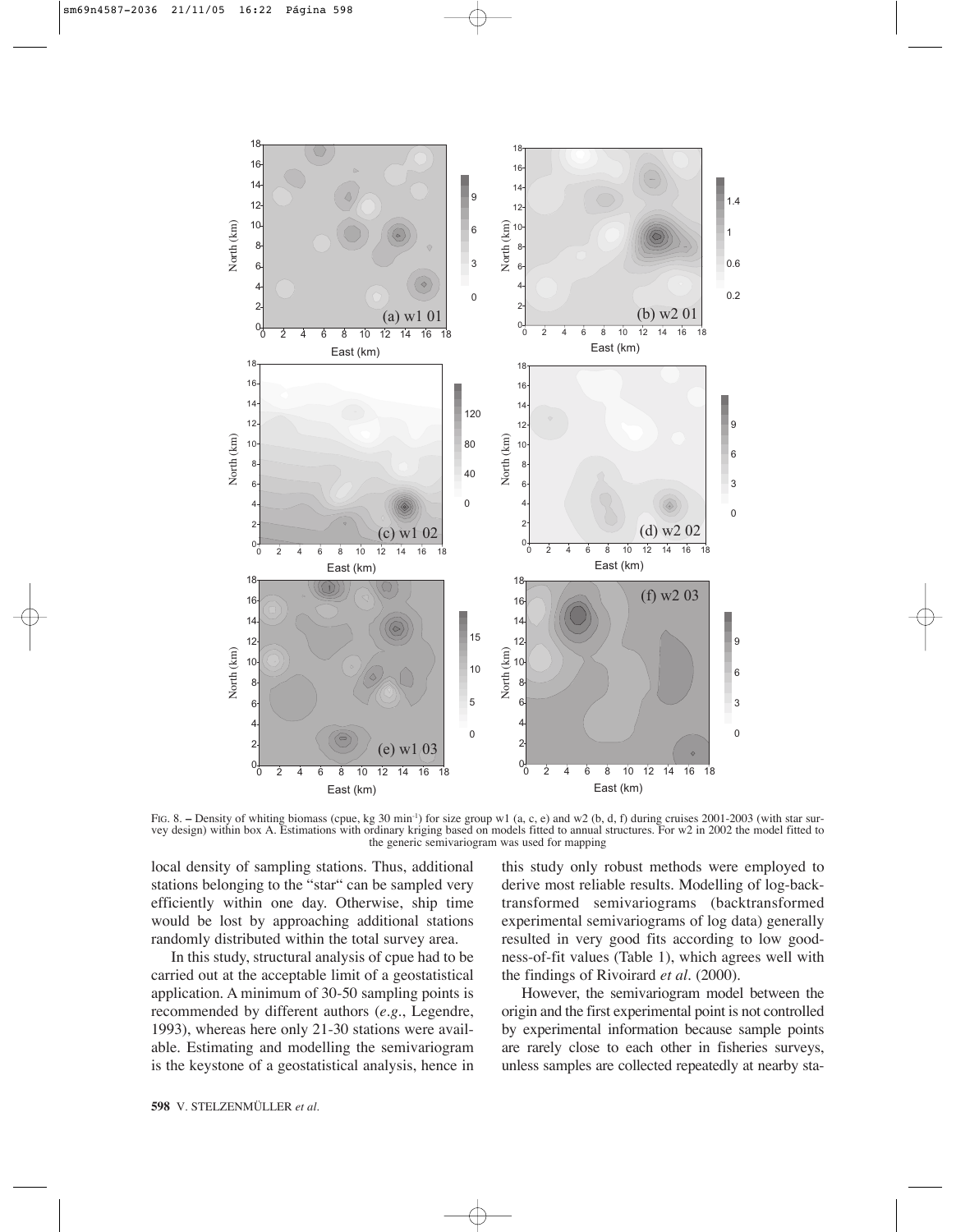TABLE 3. – Comparison of classical and geostatistical assessment of biomass indicators for dab and whiting in the German Bight (sampling area box A, Fig. 1). N: number of samples; m: arithmetical mean; m<sub>BK</sub>: kriged mean; m<sub>w</sub>: weighted mean; s<sup>2</sup>: sample variance;  $\sigma_{BK}^2$  geostatistical estimation variance;  $\sigma_w$ : geostatistical estimation variance, which takes clustered samples into account;  $CV_{ci}$  classical coefficient of variation of the arithmetic mean;  $CV_{\text{geo}}$ : geostatistical coefficient of variation of the arithmetic mean;  $CV_{\text{geo}}$  : geostatistical coefficient of vari-<br>ation of the arithmetic mean, which takes into account clustered

| Year | Star survey              | N  | Spec | Group          | m    | $m_{BK}$ | $\rm m_{\rm w}$          | $s^2$  | $\sigma^2_{\text{BK}}$ | $\sigma_{\rm W}^2$       | $CV_{cl}$<br>$(\%)$ | $CV_{geo}$<br>$(\%)$ | $CV_{\genfrac{}{}{0pt}{}{geo_w}{(\mathcal{V}_o)} }$ |
|------|--------------------------|----|------|----------------|------|----------|--------------------------|--------|------------------------|--------------------------|---------------------|----------------------|-----------------------------------------------------|
| 2001 |                          | 21 | Ll   | d2             | 68.4 | 69       |                          | 2288.5 | 39.9                   | $\overline{a}$           | 15.27               | 9.24                 |                                                     |
| 2001 |                          | 21 | L1   | d3             | 14.5 | 14.91    |                          | 33.5   | 2.0                    |                          | 8.70                | 9.67                 |                                                     |
| 2001 |                          | 21 | L1   | dma            | 63.9 | 64.4     |                          | 2119.5 | 40.7                   | $\overline{\phantom{a}}$ | 15.71               | 9.98                 |                                                     |
| 2001 |                          | 21 | L1   | dfe            | 19.5 | 19.6     |                          | 60.5   | 2.8                    | $\overline{\phantom{a}}$ | 8.72                | 8.62                 |                                                     |
| 2002 |                          | 23 | L1   | d2             | 88.3 | 89.1     |                          | 7970.9 | 195.8                  | $\overline{\phantom{a}}$ | 21.1                | 15.8                 |                                                     |
| 2002 | $\ddot{}$                | 30 | L1   | d2             | 81.3 | 85.2     | 86.3                     | 6277.3 | 179.4                  | 85.3                     | 17.8                | 16.5                 | 11.4                                                |
| 2002 |                          | 23 | L1   | d3             | 15.6 | 16.3     | $\sim$                   | 149.6  | 3.2                    | $\overline{\phantom{a}}$ | 16.4                | 11.5                 |                                                     |
| 2002 | $^+$                     | 30 | L1   | d3             | 15.5 | 16.9     | 17.4                     | 121.3  | 3.5                    | 1.9                      | 13.0                | 12.1                 | 9.0                                                 |
| 2002 |                          | 23 | L1   | dma            | 65.8 | 68.6     | $\sim$                   | 6563.2 | 201.7                  | $\overline{\phantom{a}}$ | 25.7                | 21.6                 |                                                     |
| 2002 | $\ddot{}$                | 30 | L1   | dma            | 60.5 | 63.6     | 64.3                     | 5107.8 | 144.7                  | 164.2                    | 21.6                | 19.9                 | 21.2                                                |
| 2002 | $\overline{a}$           | 23 | L1   | dfe            | 36.9 | 39.0     | $\sim$                   | 2510.6 | 117.7                  | $\overline{\phantom{a}}$ | 28.3                | 29.4                 |                                                     |
| 2002 | $\ddot{}$                | 30 | L1   | dfe            | 35.4 | 38.7     | 37.8                     | 1955.1 | 104.5                  | 70.0                     | 22.8                | 28.9                 | 23.6                                                |
| 2003 | $\overline{a}$           | 21 | L1   | d2             | 8.3  | 8.6      | $\overline{\phantom{a}}$ | 60.8   | 2.0                    | $\overline{\phantom{a}}$ | 20.5                | 17.0                 |                                                     |
| 2003 | $^+$                     | 25 | L1   | d2             | 7.9  | 8.4      | 8.1                      | 52.2   | 2.3                    | 10.1                     | 18.4                | 19.2                 | 40.4                                                |
| 2003 | $\overline{\phantom{a}}$ | 21 | L1   | d <sub>3</sub> | 6.2  | 6.3      | $\overline{\phantom{a}}$ | 32.3   | 0.9                    | $\overline{\phantom{a}}$ | 20.0                | 14.8                 |                                                     |
| 2003 | $\ddot{}$                | 25 | L1   | d <sub>3</sub> | 5.8  | 6.3      | 5.9                      | 28.0   | 1.4                    | 5.1                      | 18.2                | 20.1                 | 38.8                                                |
| 2003 |                          | 21 | L1   | dma            | 7.1  | 7.6      | $\overline{\phantom{a}}$ | 50.8   | 2.0                    | $\overline{\phantom{a}}$ | 21.9                | 19.8                 |                                                     |
| 2003 | $\ddot{}$                | 25 | L1   | dma            | 6.8  | 7.2      | 7.1                      | 43.2   | 2.3                    | 8.2                      | 19.4                | 22.3                 | 42.3                                                |
| 2003 |                          | 21 | L1   | dfe            | 7.3  | 7.5      | $\overline{\phantom{a}}$ | 44.2   | 1.4                    | $\overline{\phantom{a}}$ | 19.9                | 16.0                 |                                                     |
| 2003 | $\ddot{}$                | 25 | L1   | dfe            | 6.8  | 7.6      | 6.9                      | 38.3   | 1.8                    | 6.8                      | 18.2                | 19.8                 | 38.2                                                |
| 2001 |                          | 21 | Mm   | w1             | 5.6  | 5.7      | ÷                        | 4.5    | 0.3                    | $\overline{\phantom{a}}$ | 8.4                 | 8.9                  |                                                     |
| 2001 |                          | 21 | Mm   | w <sub>2</sub> | 0.8  | 0.7      |                          | 0.2    | 0.0                    | $\overline{\phantom{a}}$ | 13.3                | 11.2                 |                                                     |
| 2002 | $\overline{\phantom{a}}$ | 23 | Mm   | w1             | 41.2 | 42.8     |                          | 1518.4 | 14.0                   | $\overline{\phantom{a}}$ | 19.8                | 9.1                  |                                                     |
| 2002 | $\ddot{}$                | 30 | Mm   | w1             | 33.9 | 43.2     | 48.29                    | 1331.5 | 29.1                   | 17.9                     | 19.6                | 15.9                 | 12.5                                                |
| 2002 |                          | 23 | Mm   | w <sub>2</sub> | 2.9  | 2.9      |                          | 11.6   | 0.4                    | $\overline{\phantom{a}}$ | 24.7                | 22.7                 |                                                     |
| 2002 | $\ddot{}$                | 30 | Mm   | w <sub>2</sub> | 2.3  | 2.6      | 3.08                     | 10.0   | 0.3                    | 0.3                      | 25.3                | 24.5                 | 24.6                                                |
| 2003 | ۰                        | 21 | Mm   | w1             | 13.3 | 13.2     |                          | 7.6    | 0.4                    | $\overline{\phantom{a}}$ | 4.5                 | 4.8                  |                                                     |
| 2003 | $\ddot{}$                | 25 | Mm   | w1             | 13.3 | 13.3     | 13.53                    | 6.4    | 0.6                    | 1.3                      | 3.8                 | 5.8                  | 8.5                                                 |
| 2003 |                          | 21 | Mm   | w <sub>2</sub> | 8.3  | 8.1      |                          | 10.7   | 0.1                    | $\overline{\phantom{a}}$ | 8.6                 | 3.0                  |                                                     |
| 2003 | $\ddot{}$                | 25 | Mm   | w2             | 8.5  | 8.0      | 8.34                     | 11.3   | 0.1                    | 1.5                      | 7.9                 | 4.5                  | 14.2                                                |

tions (Petitgas, 2001). In this study we met the demand for nearby stations in 2002 and 2003 by adopting the star survey design, ensuring that assumptions about the behaviour of the variogram models near the origin are more reliable. Spherical and exponential models assume a linear behaviour at the origin, which is coincident with medium irregularity. The nugget effect has three physical interpretations which cannot be distinguished in practice (Petitgas, 1996). These are a purely random component of the spatial distribution, and/or a measurement error, and/or the sum of structures which have ranges smaller than the sampling grid.

## **Assessing differences in spatial structures**

Three criteria exist to test for inter-annual changes in spatial distributions: density histograms, density maps and variograms (Petitgas, 2001). We used annual spatial structures (variograms) as well as density maps to assess differences in spatial distribution of cpue between years. Homogenous oceanographic conditions in this area (S. Ehrich, unpublished data) support the assumption of stationarity. Consequently, annually varying locations of randomly selected sampling stations and placement of the additional star survey stations are appropriate for obtaining unbiased temporal comparisons of spatial patterns.

In the star survey in 2002 and 2003 of dab the model types changed in 50 % of the cases compared to the analysis without this scheme. With the star survey design, models with a sill were fitted more often than a pure nugget or linear models (Table 1), which indicates that the spatial resolution for dab was really improved by this procedure. However, a simple increase in the number of stations alone (additional random samples) can also improve the modelling procedure (Webster and Oliver, 2001), making it impossible to rule out the role the star survey design has in the detected improvement. Nevertheless, the main goal of this study was to reduce the nugget variability, which requires partly over-sampling a sub-area to provide densely located sampling stations and this clearly favours the star survey design as well as saving ship time as mentioned above.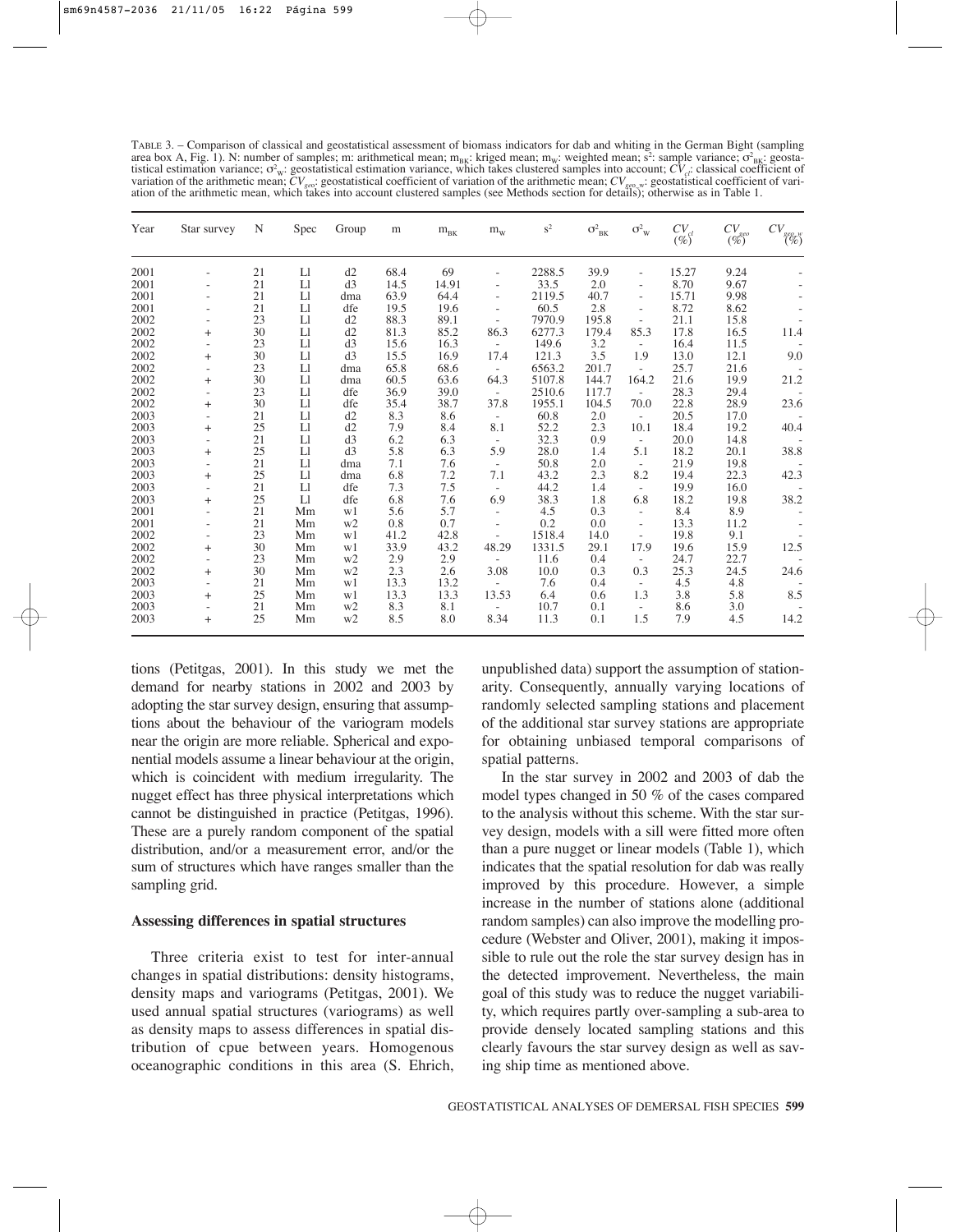The calculated ratios of the nugget values with and without considering the star survey showed values smaller than one for d3 and dfe in 2002 and 2003 (Table 1), which indicates that small-scale uncertainty is not reduced. From these results we can infer that the level of resolution of small-scale structures was increased in 2002 and 2003 for the biological categories d2 and dma, partly due to oversampling a sub-area. The *gof* values of the models for dab were lowered when considering the star survey design in 2002 (Table 1), while in 2003 a marginal improvement of the fitting procedure was only detected for d3.

In general, no significant differences between the biological categories of dab were detected. Therefore, in terms of these results, spatial structuring of female, male, d2 and d3 were in good agreement. This might be due to the fact that cpues of the different groups were also in good agreement (Table 3, Fig. 6 - 7, e-f). However, size group d2 could be characterised on average by patches 2.6 km in diameter, where cpues were strongly autocorrelated, and size group d3 by patches 2.9 km in diameter, where the spatial autocorrelation was only moderate compared to d2. Furthermore, male dab (dma) during January formed patches on average 2.3 km in diameter and cpues were strongly autocorrelated, whilst females formed patches 2.2 km in diameter and cpues showed only moderate spatial autocorrelations compared to males.

Conversely, the modified sampling scheme did not improve the analysis of spatial structures of whiting: the values of the nugget effect did not decrease and consequently, the values of spatial dependency did not increase for 2002 and 2003 when the star survey design was taken into account (see nugget ratios in Table 1). Moreover, the small-scale variability in these years increased, especially for whiting of size group 2, and in one case the model type changed from a spherical to a pure nugget model. Furthermore, our results showed a significant difference in spatial dependency ( $\chi$ 2 = 4.35, df= 1, p-value = 0.036) between the two size groups of whiting with small whiting (w1) showing a much stronger spatial dependency than size group w2.

On average, small whiting (w1) could be characterised by patches 3.8 km in diameter and size group w2 by patches 6.3 km in diameter (Table 1). Fish caught within size group 1 (age group 0-1) are not expected to be sexually mature, thus the spatial structures obtained cannot be associated with spawning. Although the differences between observed modelling results for dab and whiting were not significant, patchiness seemed to be more pronounced for small whiting (w1) than for mediumsized dab (d2). Likewise, effective ranges for whiting were, on average, larger than effective ranges for dab. These differences in spatial structuring between species and among biological categories may be caused by, among other things, a greater mobility near the bottom, which is to be expected for whiting compared to dab.

## **Assessing spatial distributions of fish biomass**

Since Stelzenmüller *et al.* (2004a) found constant variographic structures for dab within box A in summer, we used models fitted to the generic semivariograms of dab and whiting to estimate the density maps in cases where no spatial structures were obvious (d2, dfe, dma in 2001, w2 in 2002 and for d2 in 2002) according to the recommendations of Fernandes and Rivoirard (1999).

However, small dab (10 to 15 cm) prefer water temperatures no lower than 2.5 °C (Rijnsdorp *et al.*, 1992). Thus, environmental variables probably induce spatial structuring of medium-sized dab (d2), but probably not of large-sized dab (d3). However, size group d2 probably also included sexually mature fish (11 to 14 cm, 2 to 3 yr of age); therefore patchy distributions were probably influenced by fish behaviour. Dab and whiting are high-fecundity serial spawners, eventually forming dense spawning shoals and it is likely that several males may contribute to fertilising a given batch of eggs (Daan *et al.*, 1990). Thus, the fact that the estimated density surfaces for female and male dab appear more similar visually than the density maps of the two size groups (Fig. 6, Fig. 7) could probably be explained by the above described spawning process. Thus, spatial structuring of dab during January in the German Bight might have been influenced by spawning behaviour rather than by other factors such as seawater temperature, salinity or distribution of prey. Likewise, similar effective ranges (*eR*), interpreted as average patch diameters, for the mean structures of female and male dab point to the development of a patchy distribution due to fish behaviour (spawning).

The estimated density maps showed similar distributions of high biomass patches for small and medium-sized whiting (w1 and w2, Fig. 8). Daan *et al.* (1990) noted differences between winter distributions of juvenile and adult whiting, where in gen-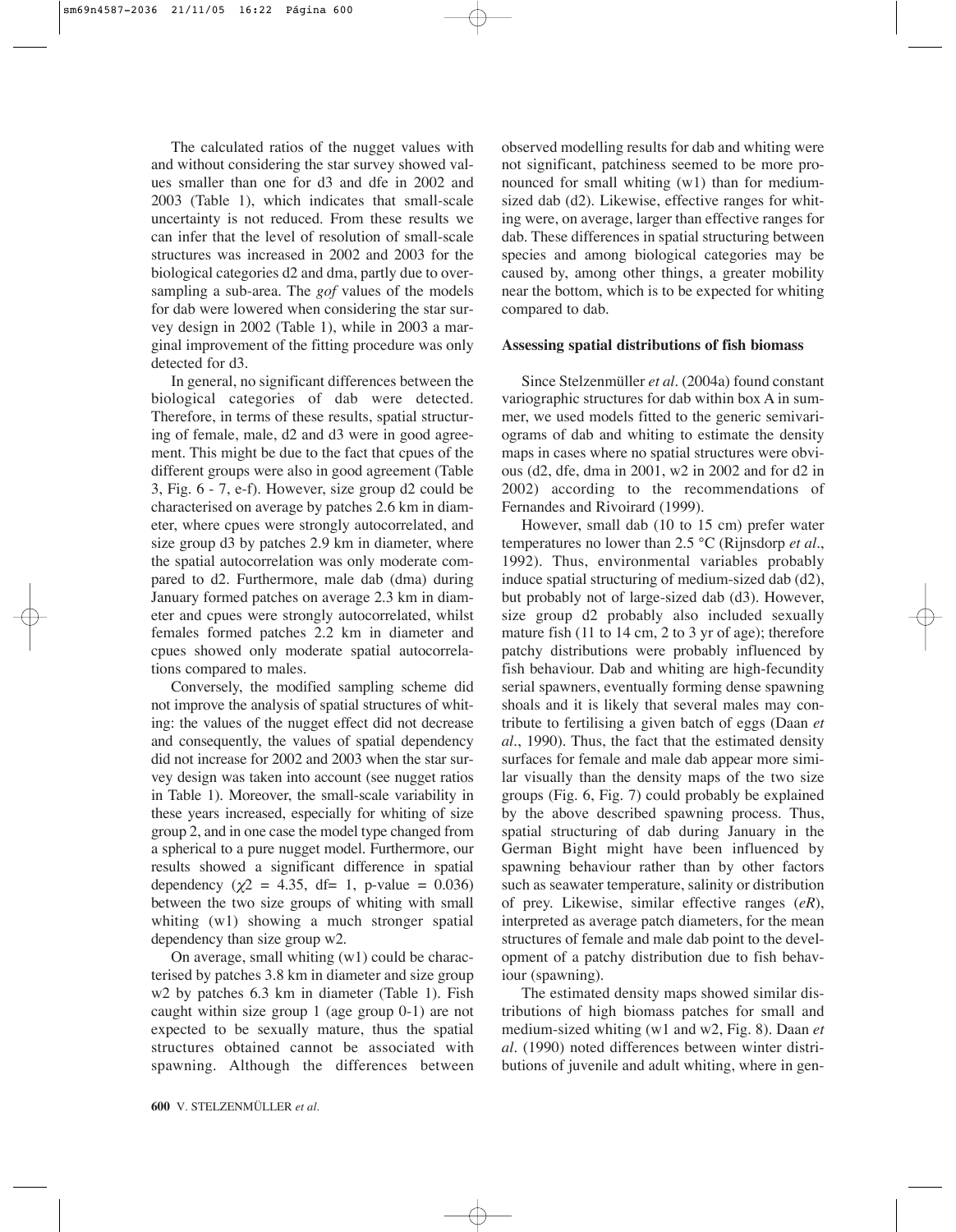eral adult whiting occur in deeper waters than the juveniles. Furthermore, the winter distribution of 1 year-old whiting coincided with shallow, cold and less saline waters, whilst the 2-year-old fish were found in deeper waters. The sensitivity of small whiting to temperature and salinity may explain the differences in the characteristics of spatial distribution patterns between the two size groups of whiting in the study cited above. This agrees well with the fact that within species, different age groups may behave differently in relation to the physical environment (Daan *et al.*, 1990). Zheng *et al.* (2001) showed that spatial patterns of whiting abundance in winter were related to age, depth and sea-surface temperature. Although size group w2 in this study most probably included sexually mature fish and spawning normally occurs during January in the German Bight, spatial patterns for whiting seemed to be induced by other factors such as temperature or salinity, because of the strong patchiness detected in cpues of small whiting and the similarities in locations of high-density spots for the two size groups. Consequently, the distribution of small whiting is probably dependent on the distributions of the adults. Further differences may be explained by the fact that larger fish probably tend to form larger associations than smaller fish (Rivoirard *et al.*, 2000).

#### **Biomass estimates**

Due to the facts that values of the geostatistical variances were lower than the classical ones in twenty out of thirty cases and that a clear spatial structuring of cpues for dab and whiting could be detected, a spatial analysis of the catch data sampled within a meso-scaled area is essential for obtaining unbiased estimates of fish biomass in the area. The geostatistical variance of the estimation depends on the model specified, sample location, shape of study area and intensity of sampling (Petitgas, 1996; 2001). The estimation of the geostatistical variance accounting for clustered stations  $(CV_{geo,w})$  resulted in a further reduction of the uncertainty of the estimated fish biomass in 2002, especially for dab. Thus, in this year the additional stations of the star survey appeared to be well positioned, that is they had a suitable minimum distance. Improvements in the absolute values of the coefficients of variation for dab and whiting in 2002 point to the successful application of this sampling scheme (2002+ *vs* 2002-). Conversely, in 2003 locations of the additional stations were eventually located too densely, which was indicated by higher values of  $CV_{\text{geo},w}$ (see Table 3), especially for dab. Consequently, the modified sampling scheme (2003+ *vs* 2003-) resulted in only marginal or no reduction in the absolute values of  $CV_{\text{geo}}$  compared to  $CV_{\text{cl}}$ . In general, the robust performance of the estimator of the geostatistical variance not accounting for clumped stations indicates its suitability for comparing our results of 2002 and 2003.

#### **CONCLUSION**

The biological categories of dab and whiting studied displayed persistent spatial structures within the research area and time of the year. Category-specific characteristics derived from a spatial analysis, such as differences in spatial dependency between male and female dab or various size or age groups of whiting, must be known in order to assess the variability of fish biomass in space and time within a given area. However, one can not expect an equal enhancement of spatial assessment of catch data of several species or biological categories when adopting the star survey. Furthermore, our results point to the relevance of preliminary studies before a longterm monitoring strategy is developed.

According to the criteria employed in this study (nugget-ratio, *gof*-ratio, three types of estimation variance) we found for medium sized and male dab in 2002 and 2003 a clear improvement in the spatial analysis due to the star survey design. In 2002 the positioning of the additional small-scale sampling points proved to be adequate (minimum distance 0.1 km), while in 2003 these locations were too close together.

Therefore, the survey design can be an inexpensive, time-saving and effective procedure, depending on the species or biological category studied and the positioning of the additional samples, when a minimised small-scale variability and unbiased estimates of fish biomass are the main aims.

# ACKNOWLEDGEMENT

The present study was based on data provided by the Institute of Sea Fisheries, Hamburg (thanks to Ingo Wilhelms, who kindly compiled the catch data from the database). This is part of the Ph. D. thesis of V. Stelzenmüller at the Carl von Ossietzky